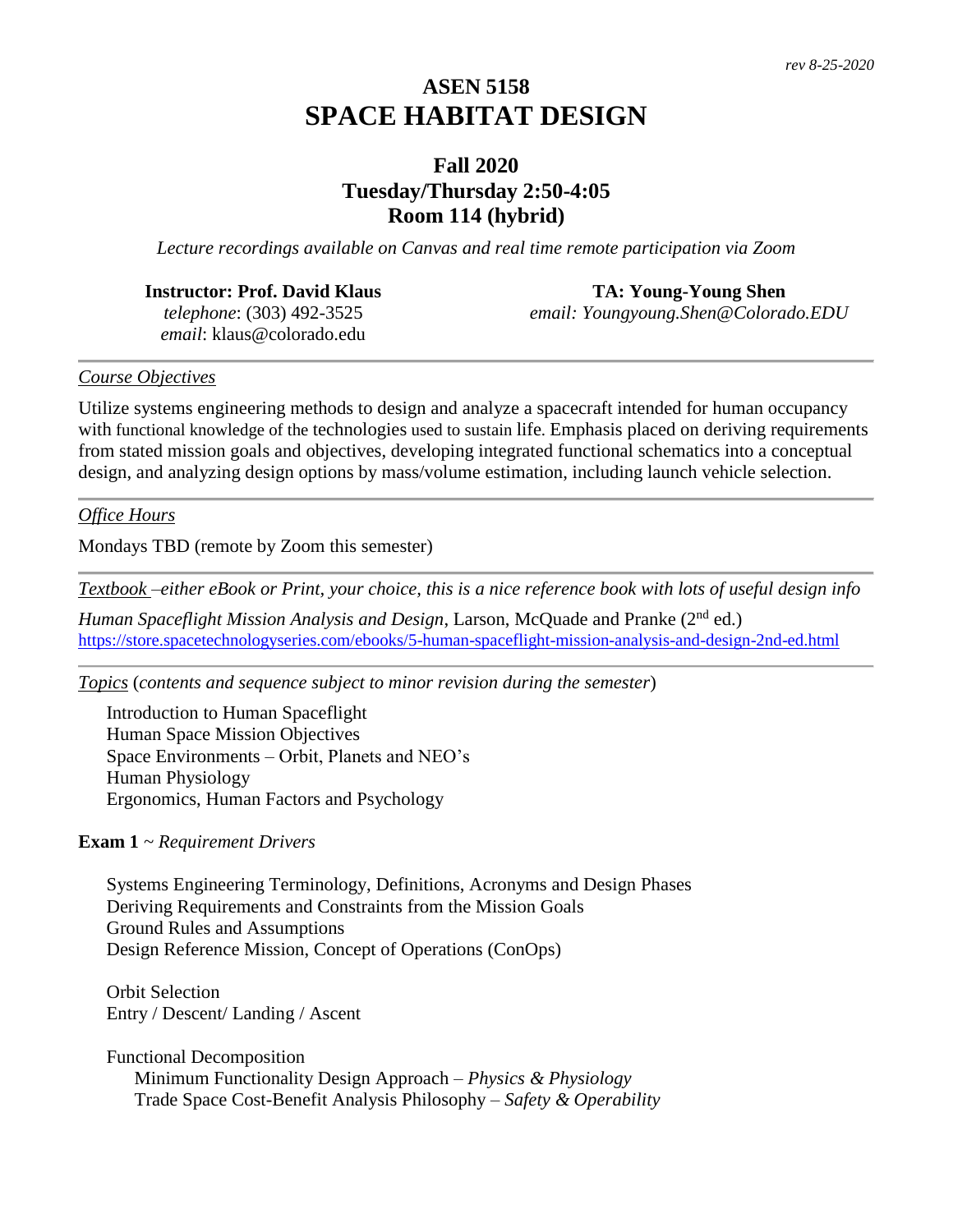Defining and Sizing Spacecraft Elements Human-Rating Process – *Accommodate, Utilize and Protect* 'Human in the Loop' Design Drivers Determining Habitable Volume

Environmental Control & Life Support System (ECLSS) Functions & Enabling Technologies Atmosphere Management Water Management Food Supply Waste Processing

Crew and Payload Accommodations (CA / PA) Spacesuits and Extravehicular Activity (EVA)

#### **Exam 2** *~ Design Process*

Functions, Integration and Interfaces summarized for the following remaining spacecraft subsystems **Structures** Command, Control and Communication (C3) ADCS / GNC Power Thermal Control *in situ* Resource Utilization (ISRU) Spacecraft Propulsion Launch / Transfer Systems

Risk Management – Ch 8 Hazard Identification and Analysis Failure Mode Effects Analysis (FMEA) Probabilistic Risk Assessment (PRA) Risk Mitigation Strategies (redundancy, reliability, robustness, FOS, margins, DFMR, etc.) Verification & Validation (V&V) / Manufacturability / Test / Operations

**Final** *~ Group Project Reports due and Final Presentations given on Thursday, Dec. 10, 4:30–7 p.m.*

#### *Grading*

**20% for Homework, Quizzes & Participation**, **40% from 2 Exams** (20% each), **40% from Group Project** (with individual weighting as warranted). **Unexcused late submittals** will be penalized a minimum of 10% with up to 2% per day lost for each additional day. This includes individual contributions to group submittals.

**Missed quizzes**/**exams/presentations** will not be made up unless acceptable arrangements are made at least one week in advance of due date - documented emergencies (medical, jury duty, etc.) excepted, other events considered on a case-by-case basis (early vacation departure prior to fall and winter break not allowed).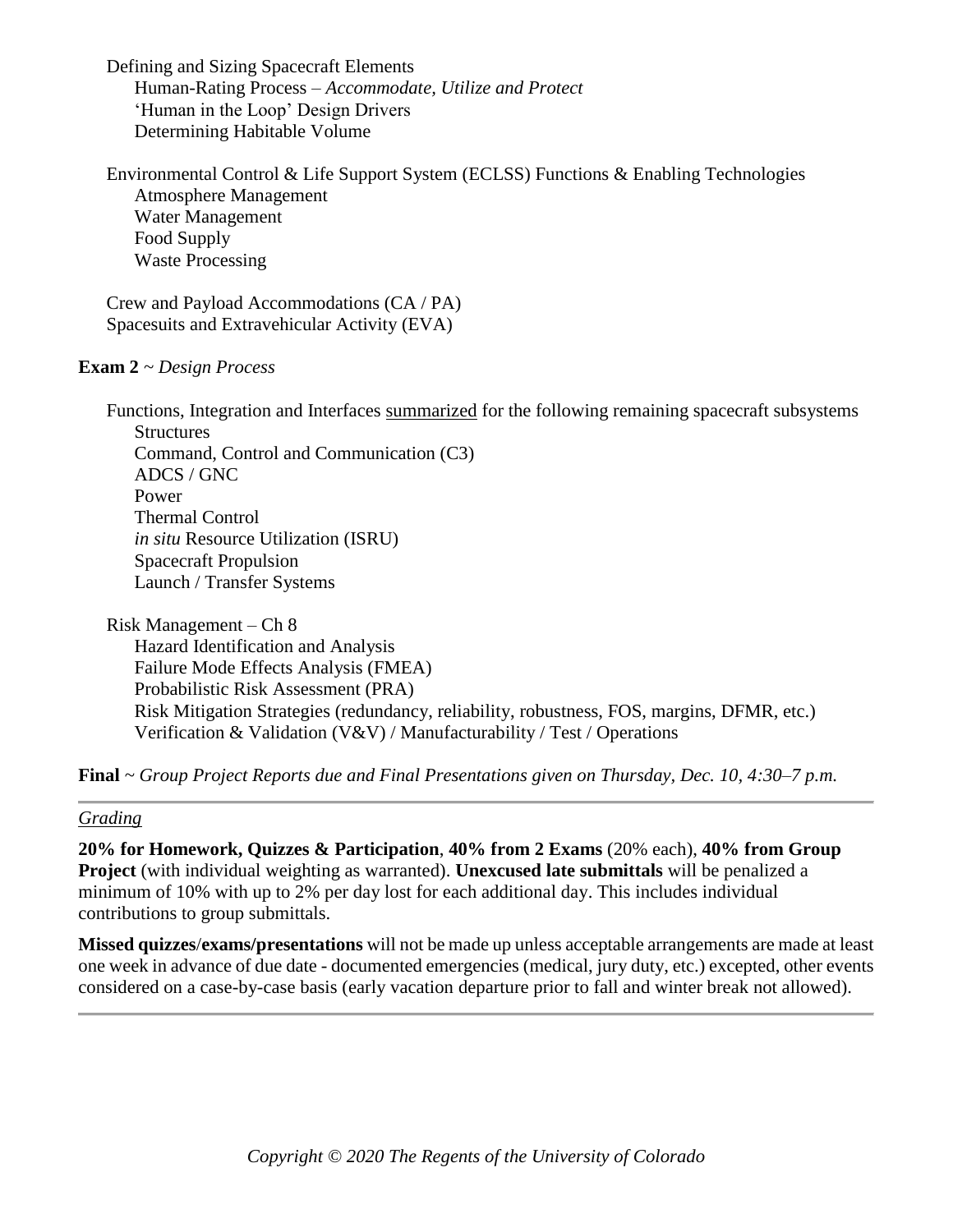### *Classroom Behavior*

Both students and faculty are responsible for maintaining an appropriate learning environment in all instructional settings, whether in person, remote or online. Those who fail to adhere to such behavioral standards may be subject to discipline. Professional courtesy and sensitivity are especially important with respect to individuals and topics dealing with race, color, national origin, sex, pregnancy, age, disability, creed, religion, sexual orientation, gender identity, gender expression, veteran status, political affiliation or political philosophy. For more information, see the policies on [classroom behavior](http://www.colorado.edu/policies/student-classroom-and-course-related-behavior) and the [Student Code of Conduct.](https://www.colorado.edu/sccr/sites/default/files/attached-files/2019-2020_student_code_of_conduct_0.pdf) 

# *Requirements for COVID-19*

As a matter of public health and safety due to the pandemic, all members of the CU Boulder community and all visitors to campus must follow university, department and building requirements, and public health orders in place to reduce the risk of spreading infectious disease. Required safety measures at CU Boulder relevant to the classroom setting include:

- maintain 6-foot distancing when possible,
- wear a face covering in public indoor spaces and outdoors while on campus consistent with state and county health orders,
- clean local work area.
- practice hand hygiene,
- follow public health orders, and
- if sick and you live off campus, do not come onto campus (unless instructed by a CU Healthcare professional), or if you live on-campus, please aler[t CU Boulder Medical Services.](https://www.colorado.edu/healthcenter/coronavirus-updates/symptoms-and-what-do-if-you-feel-sick)

Students who fail to adhere to these requirements will be asked to leave class, and students who do not leave class when asked or who refuse to comply with these requirements will be referred to [Student Conduct and Conflict Resolution.](https://www.colorado.edu/sccr/) For more information, see the policies on [COVID-19](https://www.colorado.edu/policies/covid-19-health-and-safety-policy)  [Health and Safety](https://www.colorado.edu/policies/covid-19-health-and-safety-policy) an[d classroom behavior](http://www.colorado.edu/policies/student-classroom-and-course-related-behavior) and the [Student Code of Conduct.](http://www.colorado.edu/osccr/) If you require accommodation because a disability prevents you from fulfilling these safety measures, please see the "Accommodation for Disabilities" statement on this syllabus. Before returning to campus, all students must complete the [COVID-19 Student Health and Expectations Course.](https://www.colorado.edu/protect-our-herd/how#anchor1) Before coming on to campus each day, all students are required to complete a **Daily Health Form.** 

Students who have tested positive for COVID-19, have symptoms of COVID-19, or have had close contact with someone who has tested positive for or had symptoms of COVID-19 must stay home and complete the [Health Questionnaire and Illness Reporting Form](https://www.colorado.edu/protect-our-herd/daily-health-form) remotely. In this class, if you are sick or quarantined, please notify me and we will develop an appropriate plan of action.

# *Accommodation for Disabilities*

If you qualify for accommodations because of a disability, please submit your accommodation letter from Disability Services to your faculty member in a timely manner so that your needs can be addressed. Disability Services determines accommodations based on documented disabilities in the academic environment. Information on requesting accommodations is located on the [Disability](https://www.colorado.edu/disabilityservices/)  [Services website.](https://www.colorado.edu/disabilityservices/) Contact Disability Services at 303-492-8671 o[r dsinfo@colorado.edu](mailto:dsinfo@colorado.edu) for further assistance. If you have a temporary medical condition, se[e Temporary Medical Conditions](http://www.colorado.edu/disabilityservices/students/temporary-medical-conditions) on the Disability Services website.

*Copyright © 2020 The Regents of the University of Colorado*